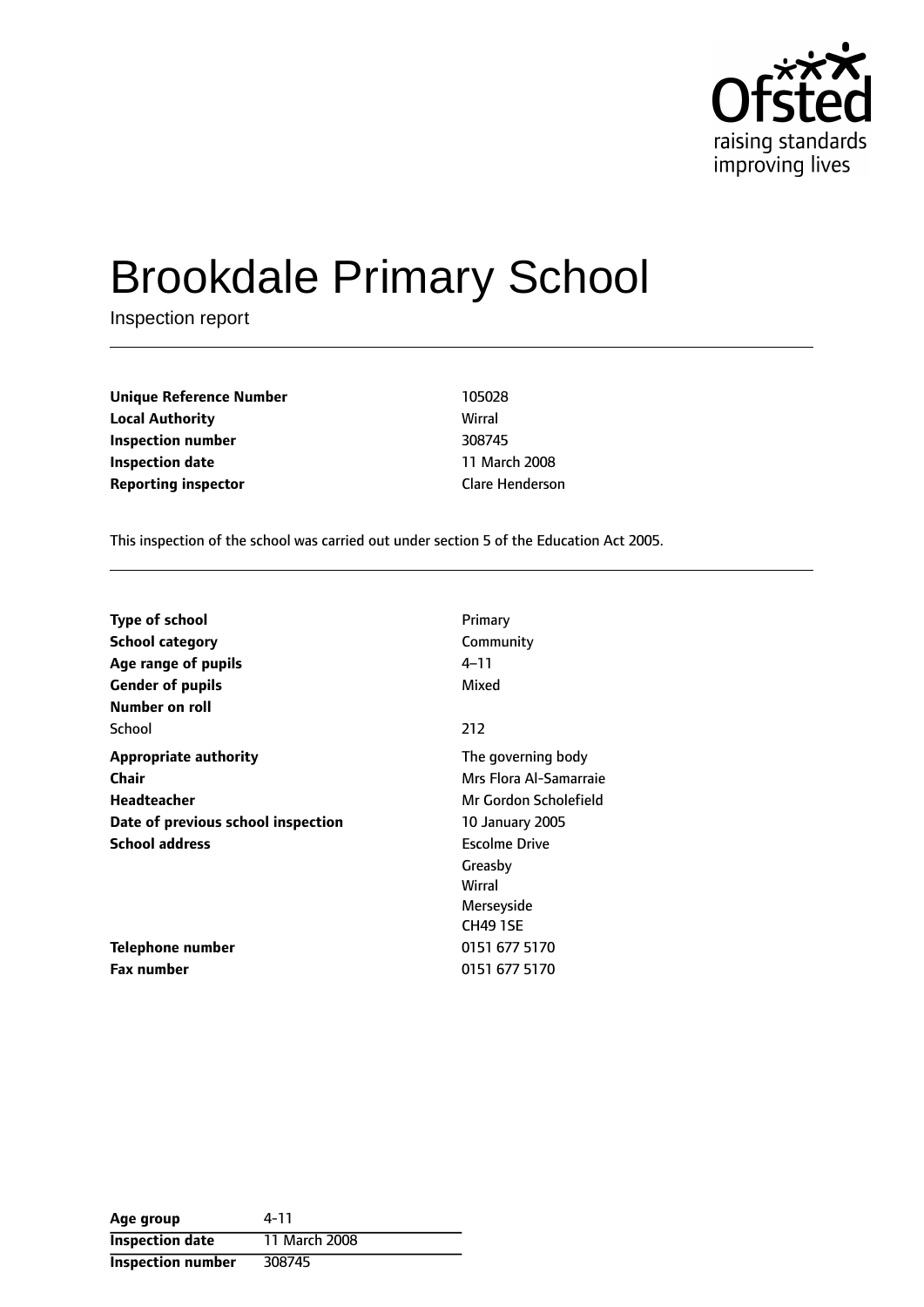.

© Crown copyright 2008

#### Website: www.ofsted.gov.uk

This document may be reproduced in whole or in part for non-commercial educational purposes, provided that the information quoted is reproduced without adaptation and the source and date of publication are stated.

Further copies of this report are obtainable from the school. Under the Education Act 2005, the school must provide a copy of this report free of charge to certain categories of people. A charge not exceeding the full cost of reproduction may be made for any other copies supplied.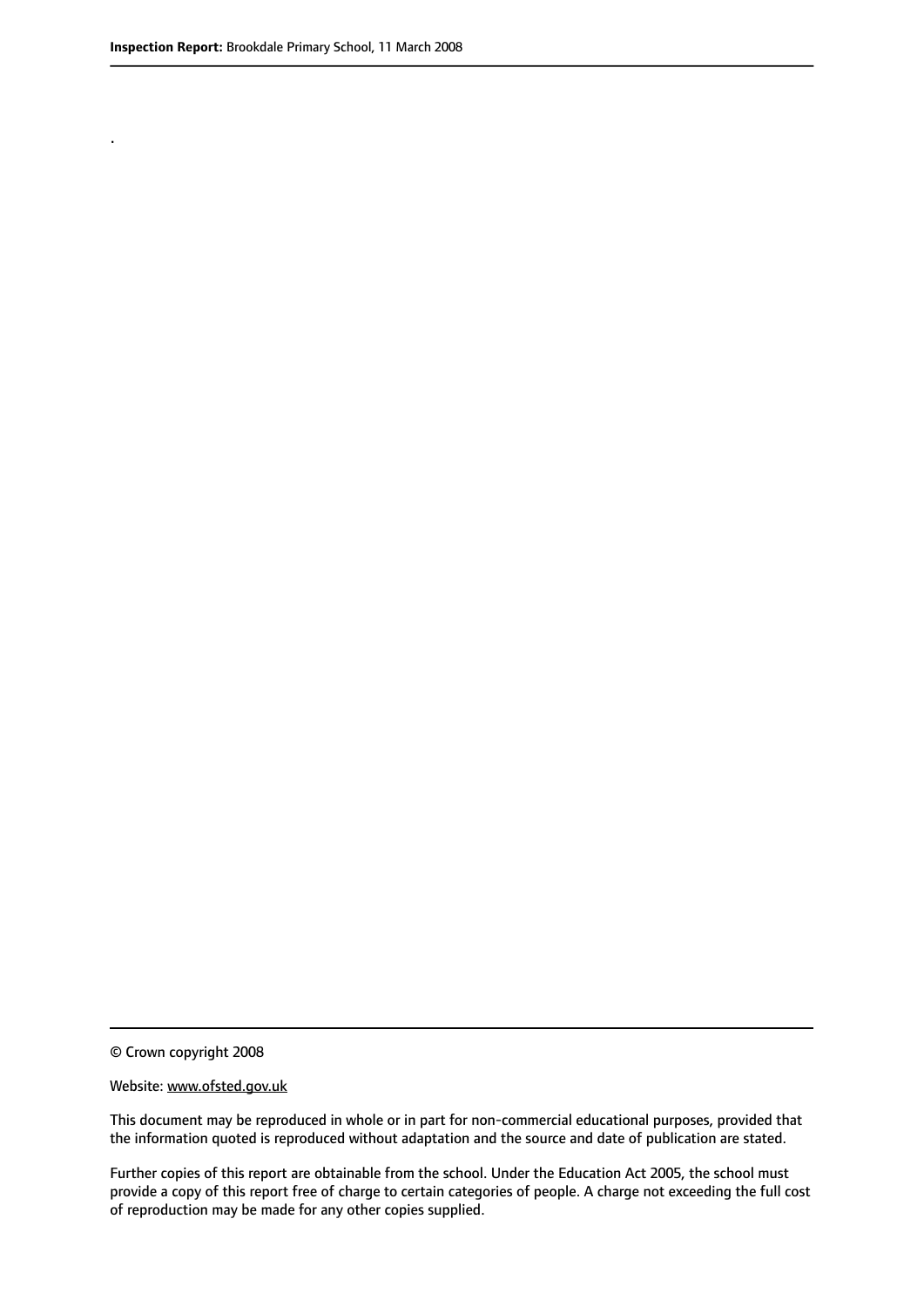# **Introduction**

The inspection was carried out by one Additional Inspector.

The inspector evaluated the overall effectiveness of the school and investigated the following issues: pupils' achievement in mathematics; the quality of academic guidance; the quality of the curriculum. Evidence was gathered from observations of lessons; discussions with pupils and scrutiny of their work; discussions with the staff and governors; analysis of the school's documents and parents' questionnaires. Other aspects were not investigated in detail, but the inspector found no evidence to suggest that the school's own assessments, as given in its self-evaluation, were not justified, and these have been included, where appropriate, in this report.

## **Description of the school**

This school is average in size and serves an area which has relatively high social and economic advantage. An average proportion of pupils is eligible for free school meals. The number identified as having learning difficulties and/or disabilities is average, though well above average for those with a statement of special educational need. The Educational Inclusion Base within the school admits, in Year 3, pupils with moderate learning difficulties. Twelve pupils attend the base each morning for English and mathematics and join their year group for afternoon lessons. Most pupils are of White British heritage. The school has gained a number of awards including Healthy Schools, Activemark, Artsmark and Investors in People.

#### **Key for inspection grades**

| Outstanding  |
|--------------|
| Good         |
| Satisfactory |
| Inadequate   |
|              |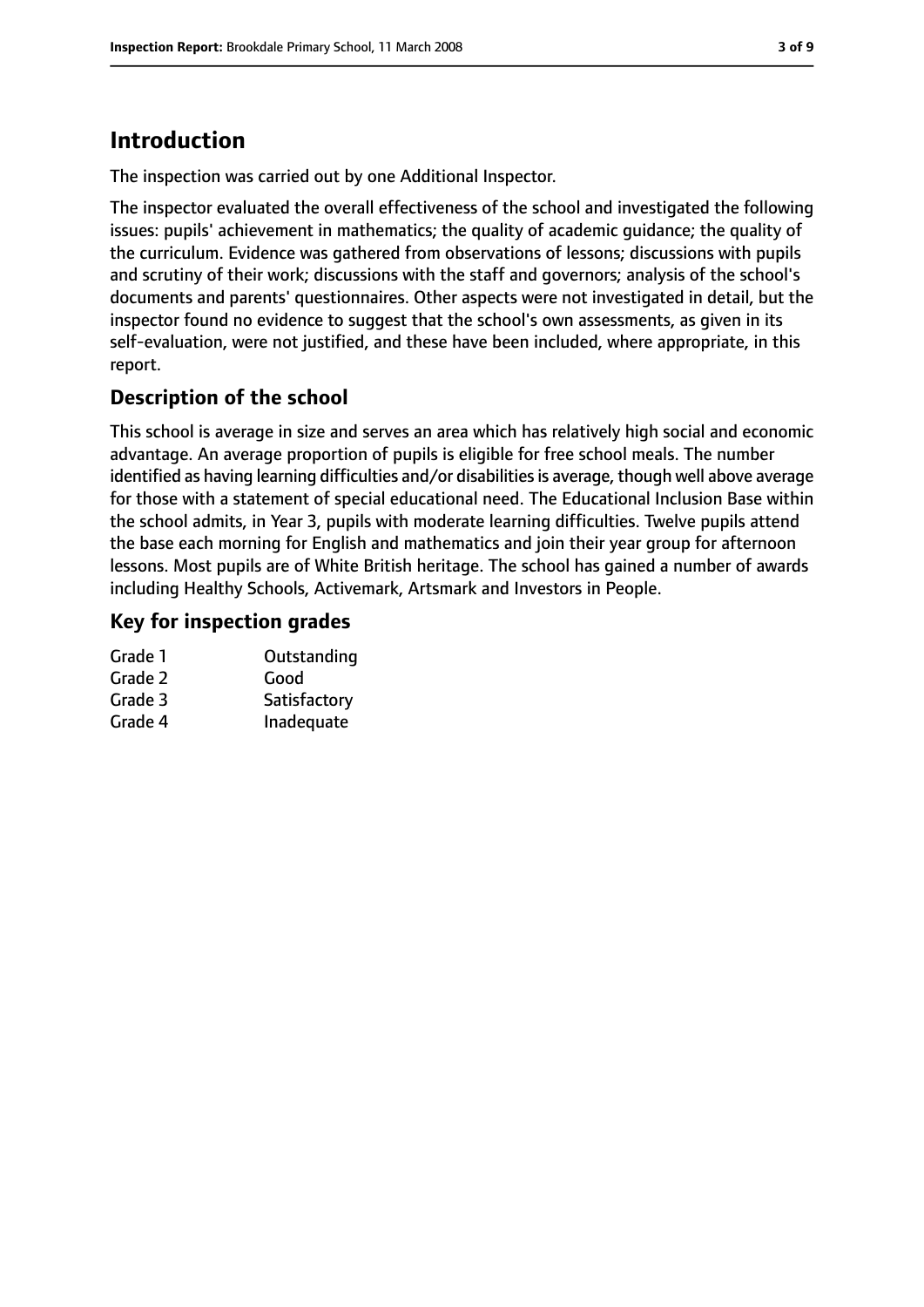## **Overall effectiveness of the school**

#### **Grade: 2**

This is a good school with outstanding features. Pupils flourish in its very caring, warm and welcoming atmosphere and, consequently, make outstanding progress in their personal development and achieve well academically. Excellent partnerships, for example, with parents and within the locality, help pupils to feel a strong sense of belonging and, as a result, they are very eager to contribute positively to all aspects of school life. Parents overwhelmingly appreciate what the school provides, saying, 'children develop into well rounded individuals', and, 'children have fabulous opportunities to develop socially as well as academically'. The school is accurate in its view of its own effectiveness and provides good value for money.

Most pupils start Reception with skills typical for their age. Standards reached by the end of Year 6 have risen steadily since the last inspection and, in 2007, were above the national average in English, mathematics and science for all pupils, including those with learning difficulties and/or disabilities. Good quality teaching and support from skilful teaching assistants enable all pupils, including those with learning difficulties and/or disabilities and those most vulnerable, to progress well. Consequently, achievement for all pupils is good. Through end of year assessments, teachers identified that a number of more able pupils were making slower progress in mathematics than in reading and writing in Year 2. To address this, they have provided more opportunities within the curriculum for pupils, in particular the more able, to be given more challenging activities to develop their skills in mathematics. The impact of this is seen in the good progress made by more able pupils in the current Year 1 to 6 classes.

Pupils are excellent ambassadors for the school. Their spiritual, moral, social and cultural development is outstanding. Behaviour is excellent and their attendance is above average. Pupils treat their classmates and, in particular, those who arrive in Year 3, with dignity and respect. They are proud to share what they do to promote healthy and safe lifestyles; for example, the daily pupil massage sessions aid relaxation and promote pupils' well-being very effectively. Pupils thoroughly enjoy learning because the outstanding curriculum includes an exciting and challenging range of enriching experiences, both in lessons and beyond the normal school day. These include the opportunity to learn to speak German and to develop their musical and sporting interests and talents.

Pupils' growing confidence and maturity is seen in the wide range of responsibilities they eagerly undertake. Pupils who are school councillors and playground leaders ensure that everyone is happy and safe in school and in the playground, helping younger children to benefit to the full from the activities available. The school takes every opportunity to involve pupils in the community through, for example, involving them in deciding which fund-raising ventures they wish to support. This well developed sense of community prepares them well for their future lives.

Within the good teaching there are some first-rate features. For example, the lively and exciting way mathematics lessons are taught in Years 1 to 6. These lessons expertly link estimation and investigation skills with design, technology and mathematical skills and they are extremely popular. They contribute both to pupils' enjoyment and the good and improving standards being reached in this subject. Similarly, as a result of the improvements to provision for information and communication technology, pupils have many opportunities to practise these skills across the subjects of the curriculum.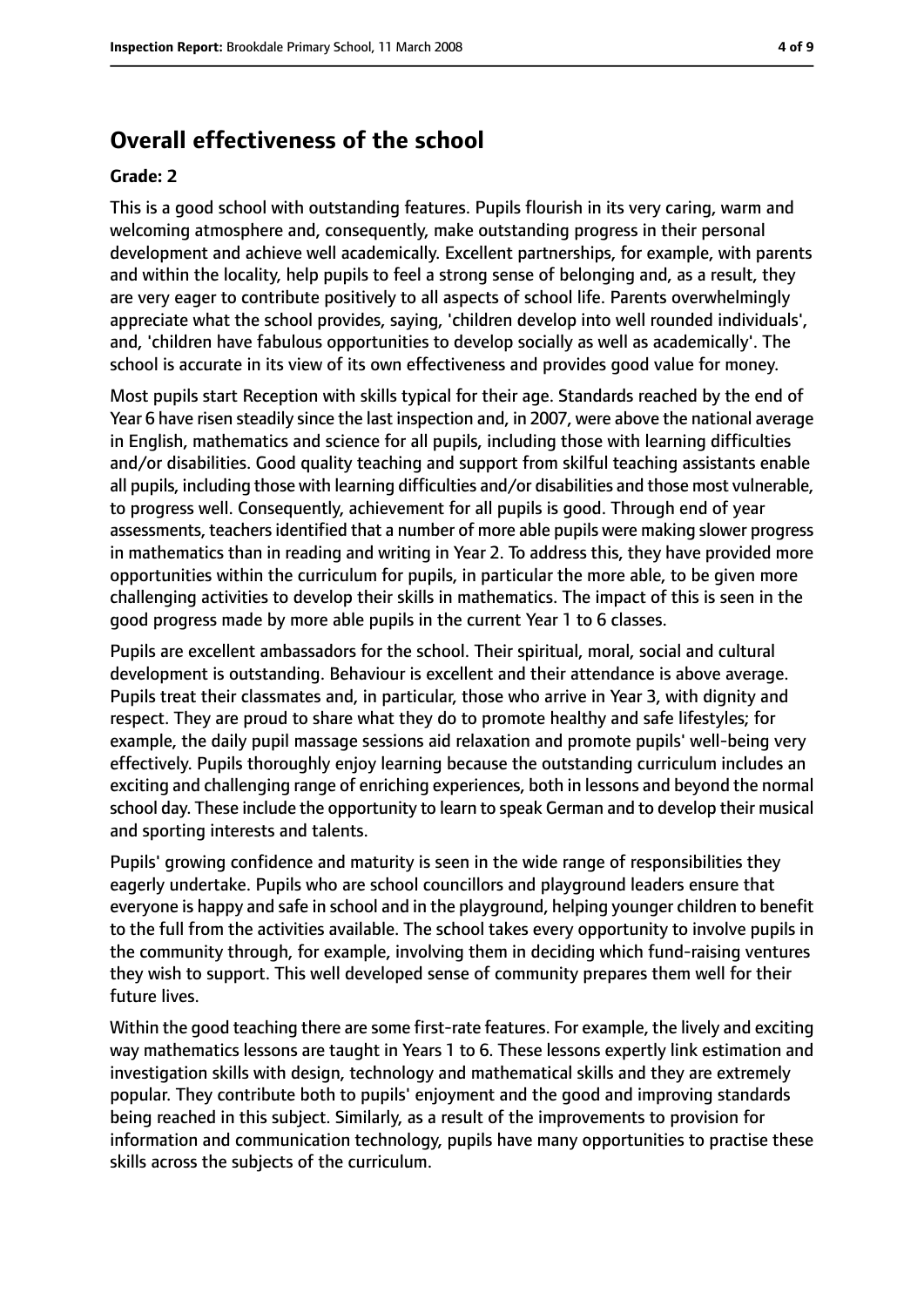Good leadership and management have ensured that all previous inspection issues have been tackled and that the school has moved on effectively. It is in a good position to improve even further. Governance is of a good quality. Arrangements are in place to promote child protection, and health and safety. Although leaders and managers are extremely committed and supportive, they do not monitor or use information about pupils' progress regularly enough in order to have a clear picture of whether all pupils are on track to reach their targets. This is one of the reasons why the slower progress of more able pupils in mathematics was not identified quickly enough to take action last year. A key factor in the school's improvement and overall effectiveness is the outstanding leadership of the headteacher. Making sure that every child is nurtured in the excellent caring and supportive environment so that they can reach their full potential, is never off his agenda. As a result, pupils thrive and standards are rising, particularly in mathematics.

#### **Effectiveness of the Foundation Stage**

#### **Grade: 2**

Children join Reception with skills that are typical for their age. They settle happily into the stimulating, lively environment and become successful learners who work together well and show positive attitudes in all activities. They enjoy the wide range of learning opportunities provided, whether teacher led or independent. They make good progress and, by the end of Reception, achieve skills that are above those expected at this age. This is as a result of the good teaching and excellent personal care and support they receive. Daily sessions focusing on letters and sounds help to boost their early reading and writing skills well. The outside learning area is used effectively to encourage children's social development and skills across all areas of learning and has improved significantly since the last inspection. There are excellent partnerships with parents, who appreciate the welcoming ethos and excellent care their children receive. Links with the pre-school located in the school building are well developed and enable a smooth transition from Nursery to Reception. Leadership and management are good. Staff communicate regularly and are clear about how well individual children are getting on. The information about the small day-to-day steps in children's progress is used well to ensure that activities help children to build on what they can already do.

#### **What the school should do to improve further**

■ Refine and strengthen tracking systems in order to monitor pupils' progress more closely.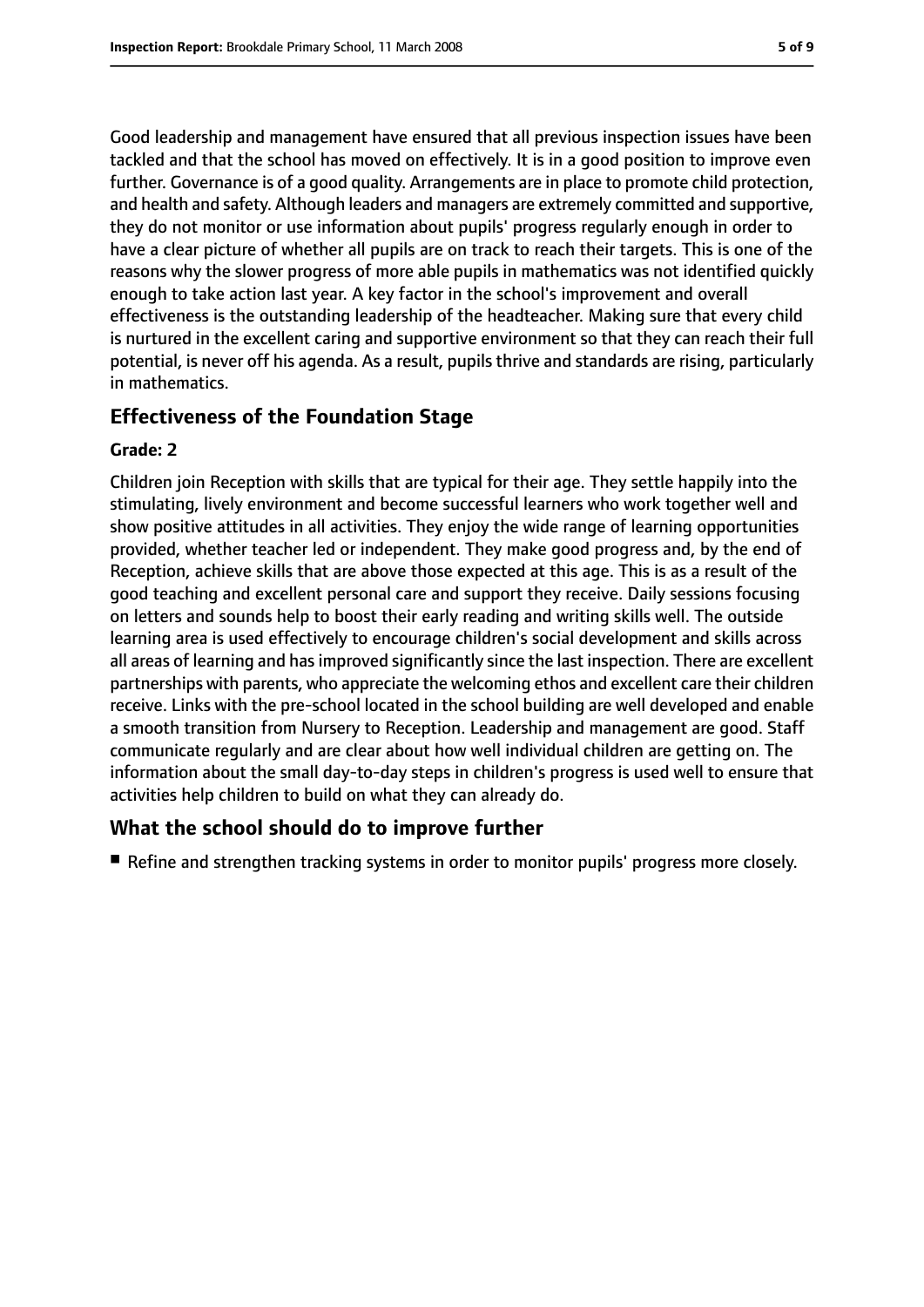**Any complaints about the inspection or the report should be made following the procedures set out in the guidance 'Complaints about school inspection', which is available from Ofsted's website: www.ofsted.gov.uk.**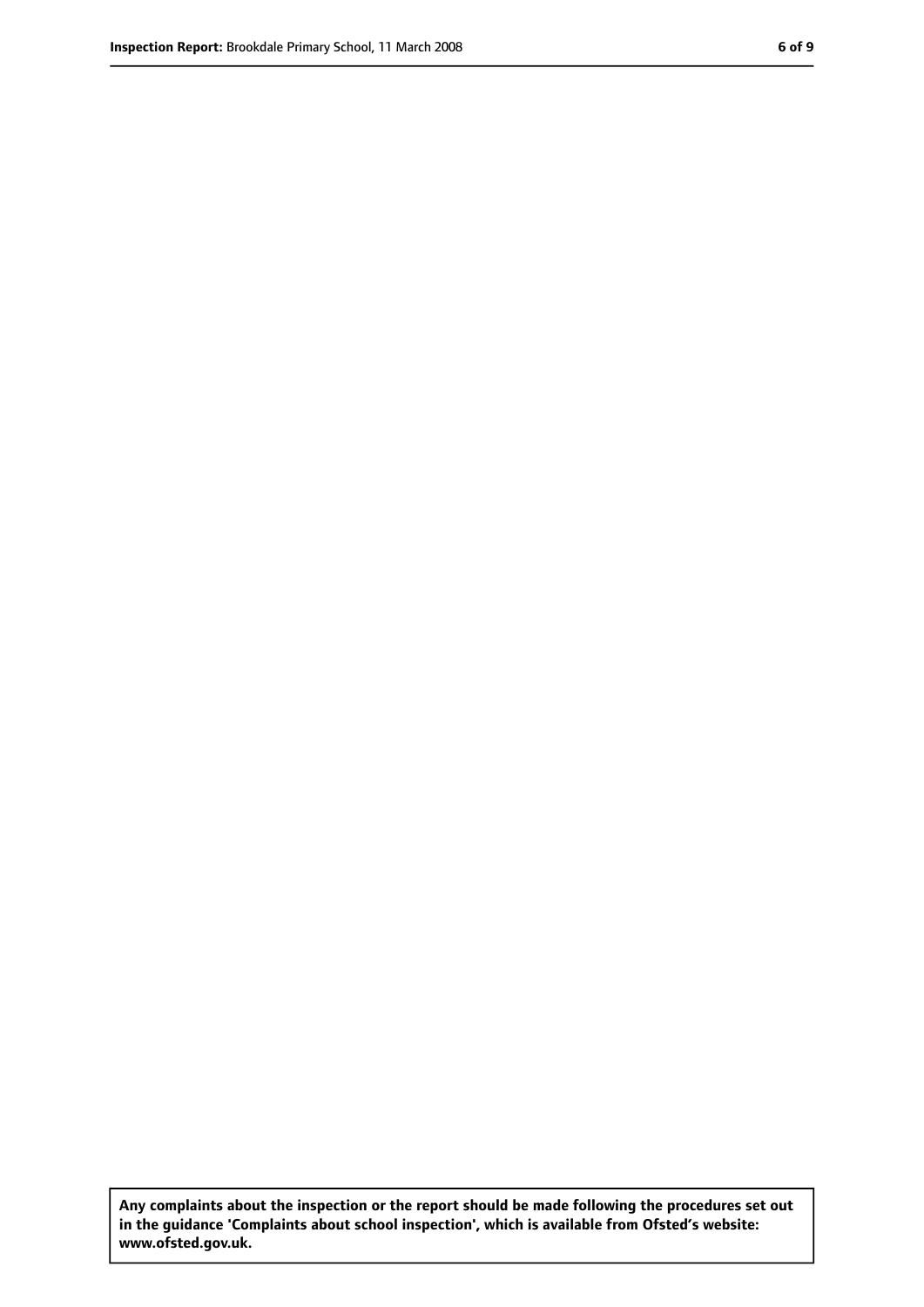#### **Annex A**

## **Inspection judgements**

| $^{\backprime}$ Key to judgements: grade 1 is outstanding, grade 2 good, grade 3 satisfactory, and | <b>School</b>  |
|----------------------------------------------------------------------------------------------------|----------------|
| arade 4 inadequate                                                                                 | <b>Overall</b> |

## **Overall effectiveness**

| How effective, efficient and inclusive is the provision of education, integrated<br>care and any extended services in meeting the needs of learners? |     |
|------------------------------------------------------------------------------------------------------------------------------------------------------|-----|
| Effective steps have been taken to promote improvement since the last<br>inspection                                                                  | Yes |
| How well does the school work in partnership with others to promote learners'<br>well-being?                                                         |     |
| The effectiveness of the Foundation Stage                                                                                                            |     |
| The capacity to make any necessary improvements                                                                                                      |     |

#### **Achievement and standards**

| How well do learners achieve?                                                                               |  |
|-------------------------------------------------------------------------------------------------------------|--|
| The standards <sup>1</sup> reached by learners                                                              |  |
| How well learners make progress, taking account of any significant variations between<br>groups of learners |  |
| How well learners with learning difficulties and disabilities make progress                                 |  |

#### **Personal development and well-being**

| How good is the overall personal development and well-being of the<br>learners? |  |
|---------------------------------------------------------------------------------|--|
|                                                                                 |  |
| The extent of learners' spiritual, moral, social and cultural development       |  |
| The extent to which learners adopt healthy lifestyles                           |  |
| The extent to which learners adopt safe practices                               |  |
| How well learners enjoy their education                                         |  |
| The attendance of learners                                                      |  |
| The behaviour of learners                                                       |  |
| The extent to which learners make a positive contribution to the community      |  |
| How well learners develop workplace and other skills that will contribute to    |  |
| their future economic well-being                                                |  |

#### **The quality of provision**

| How effective are teaching and learning in meeting the full range of the<br>learners' needs?          |  |
|-------------------------------------------------------------------------------------------------------|--|
| How well do the curriculum and other activities meet the range of needs<br>and interests of learners? |  |
| How well are learners cared for, quided and supported?                                                |  |

 $^1$  Grade 1 - Exceptionally and consistently high; Grade 2 - Generally above average with none significantly below average; Grade 3 - Broadly average to below average; Grade 4 - Exceptionally low.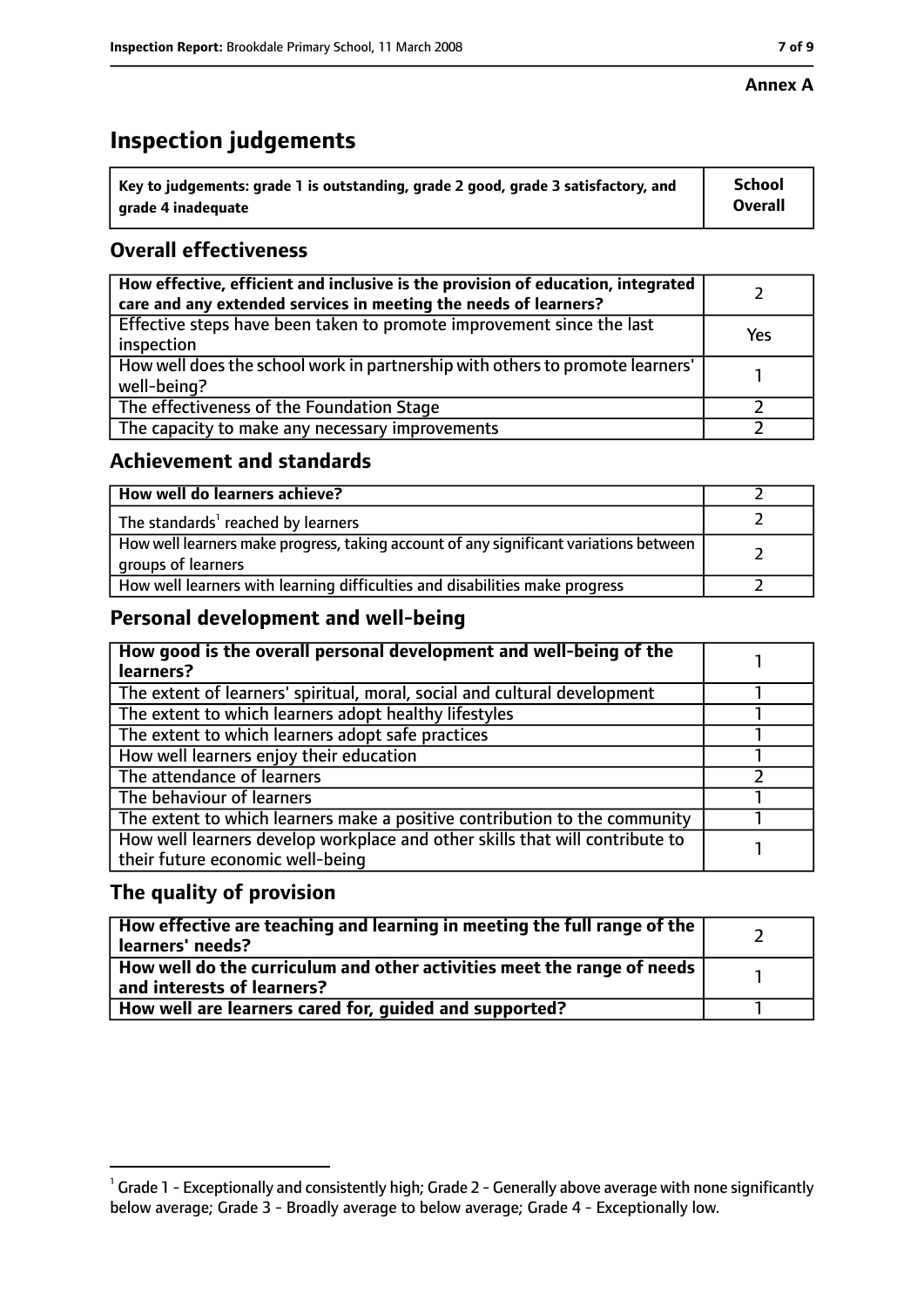# **Leadership and management**

| How effective are leadership and management in raising achievement<br>and supporting all learners?                                              |     |
|-------------------------------------------------------------------------------------------------------------------------------------------------|-----|
| How effectively leaders and managers at all levels set clear direction leading<br>to improvement and promote high quality of care and education |     |
| How effectively leaders and managers use challenging targets to raise standards                                                                 |     |
| The effectiveness of the school's self-evaluation                                                                                               |     |
| How well equality of opportunity is promoted and discrimination tackled so<br>that all learners achieve as well as they can                     |     |
| How effectively and efficiently resources, including staff, are deployed to<br>achieve value for money                                          |     |
| The extent to which governors and other supervisory boards discharge their<br>responsibilities                                                  |     |
| Do procedures for safequarding learners meet current government<br>requirements?                                                                | Yes |
| Does this school require special measures?                                                                                                      | No  |
| Does this school require a notice to improve?                                                                                                   | No  |